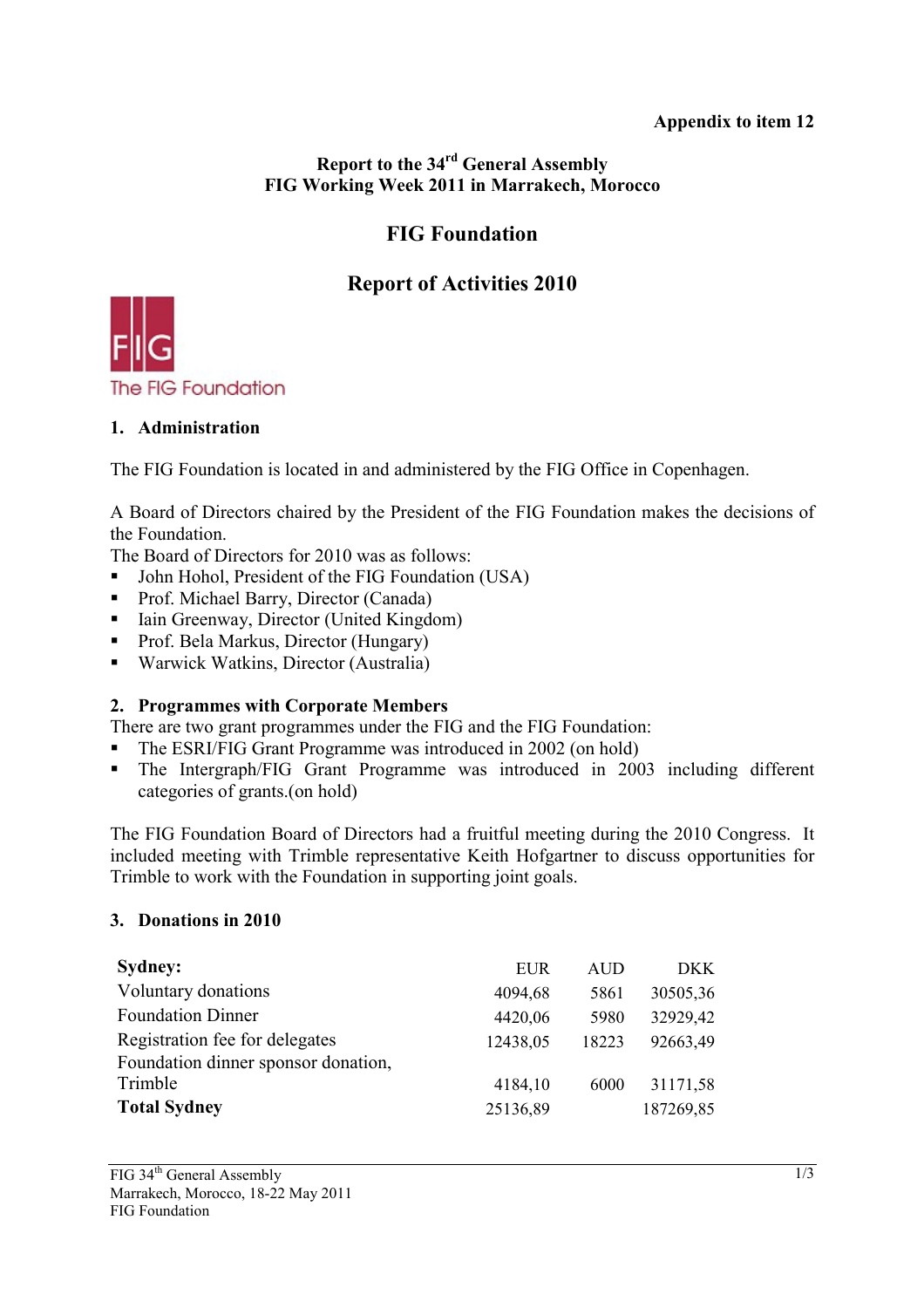| <b>Other donations</b>            |          |
|-----------------------------------|----------|
| Prof. Steven Frank, Chair Elect   | 1500,00  |
| Commission 2                      | USD      |
| <b>Interest</b>                   |          |
| Interest 2010                     | 1056,33  |
| <b>Income FIG Foundation 2010</b> | 27693,22 |

**The voluntary donations from the FIG Congress in Sydney were as follows:**   $2 \times 500$  AUD = 1,000 AUD Mr Lugard Edegbe, Nigeria Mr Emmanuel Ukaegbu, Nigeria

5 x 200 AUD = 1,000 AUD Dr Jacob Ehiorobo, Benin Mr John Hohol, USA Mr Jerome Ives, USA Mr Barde Jatau, Nigeria Mr Vincent Nwokoro, Nigeria

 $4 \times 150$  AUD = 600 AUD Mr Patrick Casier, Belgium Mr Sumith Dharmawardana, New Zealand Mr Robert Sinkner, Czech Republic Mr Chime Ugochukwu Obiora, Nigeria

Smaller amounts  $(62$  donations) = 3,261 AUD

## Total:**5,861 AUD = 4,094.68 EUR**

Separately John Hohol provided funds (625 USD) to purchase FIG Foundation pins and plaque plate.

## **4. Grants 2010**

The FIG Foundation received altogether 18 applications for grants.

One grant appointed was for the Foundation Congress Fellowship to Shewakena Aytenfisu Abab, Ethiopia to attend the Sydney congress and present his paper "*Facing the Challenges in Building Sustainable land Management Capacity in Ethiopia*". However, he could not participate as his visa application was declined.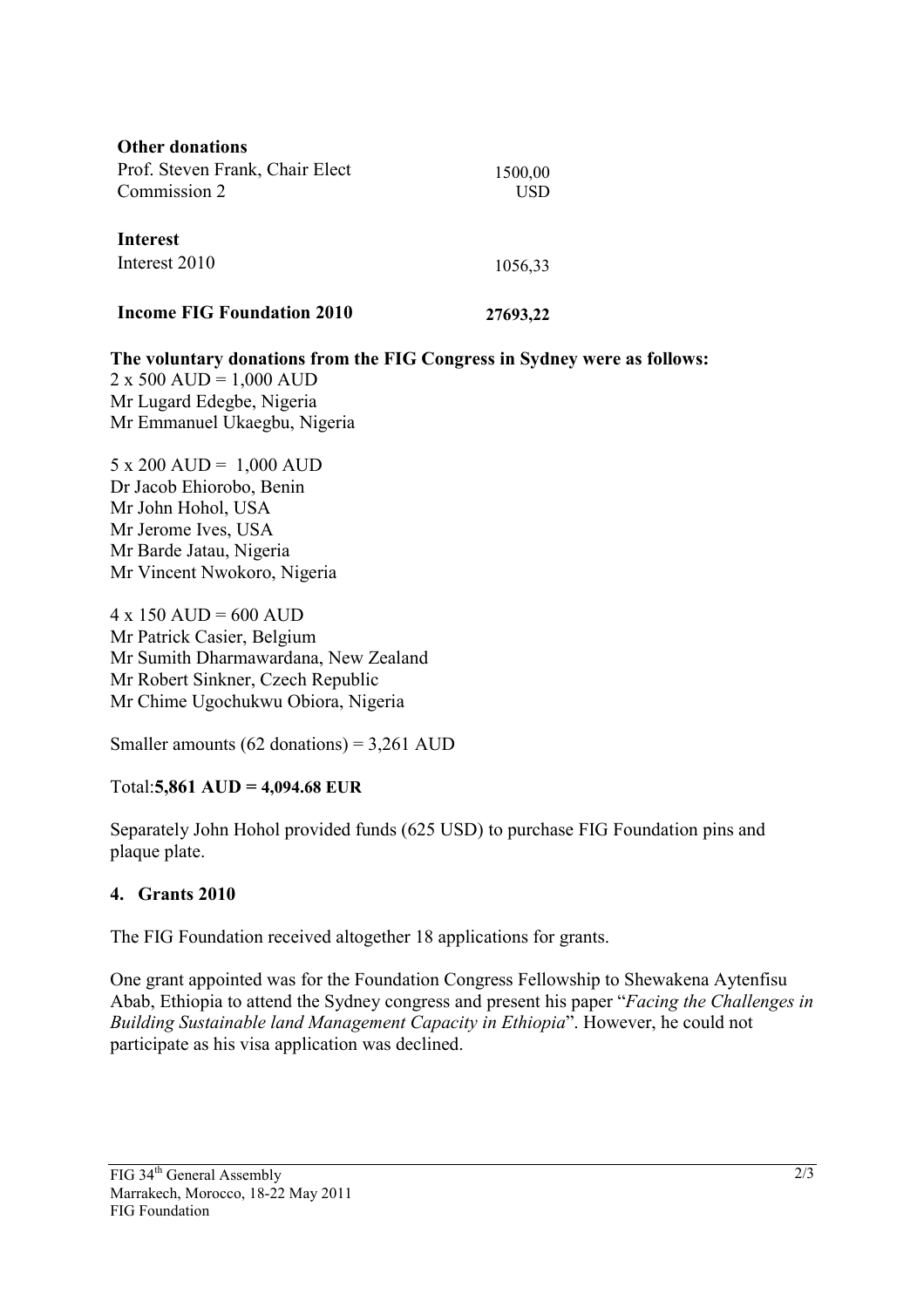### **Grant approved**

| <b>Total expenses</b>                                                                                              | 3,619.36 | 5,000       |
|--------------------------------------------------------------------------------------------------------------------|----------|-------------|
| Mr Muya Kamamia - training classes at<br>the African Reference Frame and Data<br>Processing Training Course, Kenya | 3,619.36 | 5,000       |
|                                                                                                                    | EI IR    | <b>FISD</b> |

## **5. Grants 2011**

Announcement of new grants are to be made by early May, with a 1 July deadline for applications (which may be extended if needed), to allow sufficient time for evaluation.

There is a continued need to attract quality applications. Some options being explored include providing larger amounts to fewer individuals. The Foundation is facing the challenge that the quality level of the applicants does not follow the requirements of the Foundation. The Foundation has expanded and clarified the instructions to applicants. A recipient would normally be expected to provide a paper that passes the peer review process and is presented at a FIG conference.

Marketing of the Foundation should be made towards Member Associations, Academic, Affiliate, and Corporate Members explaining the objectives of the Foundation and encouraging them to inform potential applicants in their network about the opportunities available through the Foundation. Members could also be activated as guarantees for applicants, both to secure the sincerity of the applicant and to involve their members to a higher degree.

The Board of the Foundation had a discussion on possible categories of applications to fund:

- Research grants (which would be available to everyone, to be applied for using a 1-page standard application).
- Fellowships (primarily to developing countries, but should not be awarded to same person twice)
- Scholarships
- Separate travel grants (of up a few hundred EUR).

## **6. Accounts 2010**

The income statement for 2010 and the balance sheet at 31 December 2010 are attached to this report. The total income in 2010 was  $\in$  27.693.22 and expenses  $\in$  3.619.36 which gives the net result of  $\epsilon$  24,073.86. The total assets are  $\epsilon$  163,548.84.

### **John Hohol**

President of the FIG Foundation March 2011

Web page: www.fig.net/foundation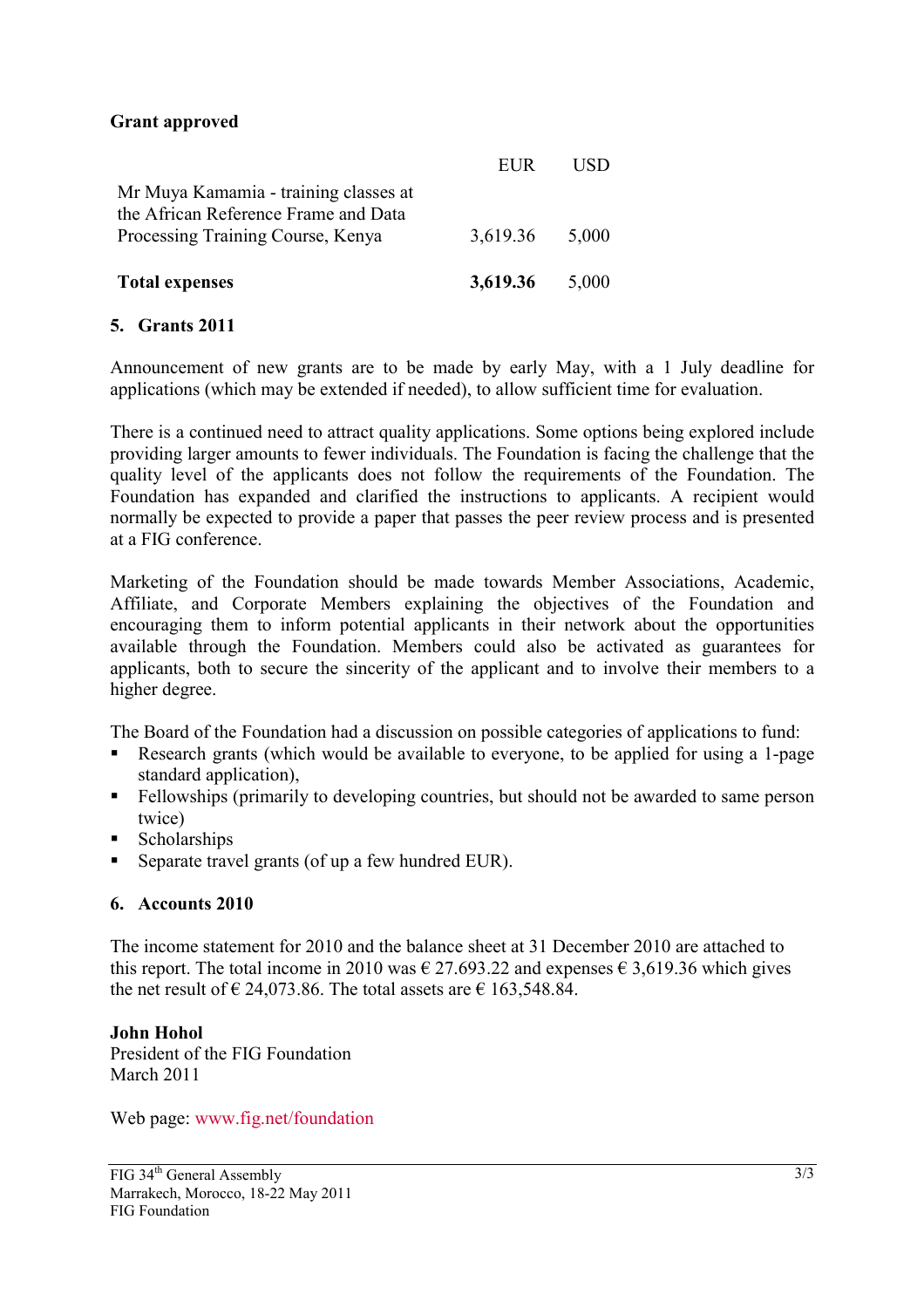# **Income Statement for 1 January - 31 December 2010 for the FIG Foundation**

| 2010                                    | 2009     |
|-----------------------------------------|----------|
| <b>EURO</b>                             | EURO     |
| <b>Donations</b>                        |          |
| 1.497                                   | 1.258    |
| 8.509                                   | $\theta$ |
| 16.612                                  | 7.771    |
| 1.057                                   | 1.726    |
| <b>Total Income</b><br>27.675           | 10.755   |
| <b>Expenses</b>                         |          |
| (3.915)                                 | (5.373)  |
| Bank cost<br>(471)                      | (722)    |
| (4.386)<br><b>Total Expenses</b>        | (6.095)  |
| <b>Final Result (Deficit)</b><br>23.289 | 4.660    |
|                                         |          |